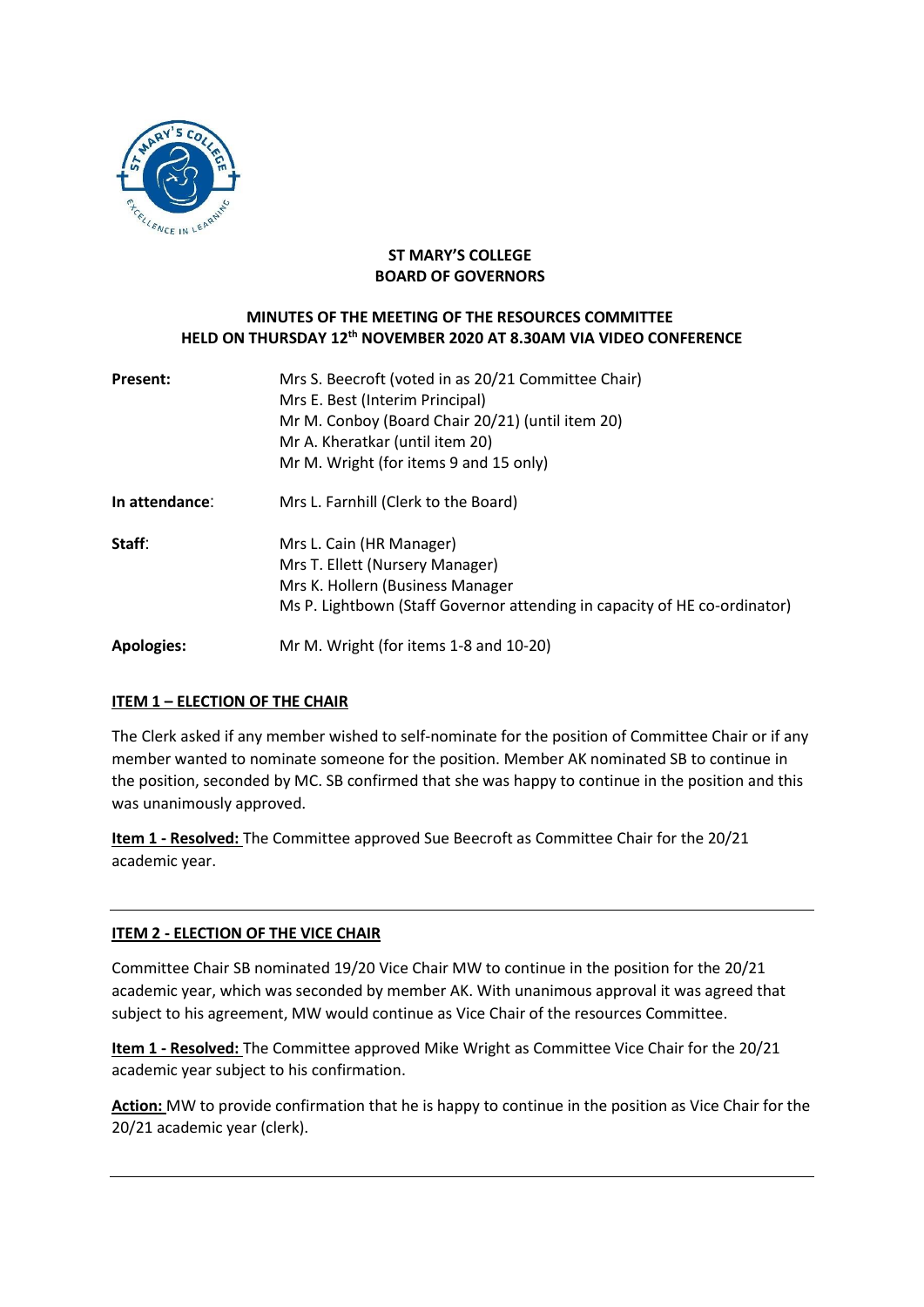# **ITEM 3 - APOLOGIES FOR ABSENCE**

The clerk provided details of the apologies of MW. The clerk confirmed that if able to do so, MW would enter the meeting later.

**Item 3 – Noted:** the Committee noted and accepted the apologies detailed.

### **ITEM 4 – DECLARATION OF INTEREST**

SB and EB declared their standing interest. The Clerk confirmed with MC if he wanted to declare an interest in an item put forward to be discussed under AOB and he confirmed that due to a conflict of interests, he would withdraw from the meeting for that item.

**Item 4 – Resolved:** The interests declared were noted.

# **ITEM 5 - APPROVAL OF THE MINUTES OF THE MEETING OF THE RESOURCES COMMITTEE HELD ON 2 ND JULY 2020**

SB asked members to give their approval for the accuracy of the minutes circulated, confirming that all matters arising and actions were incorporated into the agenda or detailed in item 6. The minutes were approved unanimously without correction.

**Item 5 - Approved:** The Committee approved the minutes as an accurate reflection of the meeting of the Committee held on 2<sup>nd</sup> July 2020.

### **ITEM 6 - MATTERS ARISING AND DEFERRED ITEMS**

The clerk provided an overview of the actions detailed from January and July, explaining that a number of actions were now no longer relevant due to changes in circumstance.

6.1 - EB provided an update on the action relating to the door wedges, confirming that they had been made on site, hand crafted to fit each door. EB added that although the wedges were initially made to hold doors shut to support staff in the event of an intruder situation, they were now providing additional uses as they were used to wedge doors open as part of the COVID-19 safety measures.

6.2 - TE advised that the parking restrictions continued to have an impact on occupancy, however, due to the pandemic; it was unclear to what extent. TE confirmed that a decision had been made to close from the nursery from December and sensitive letters to parents were issued. TE informed the Committee that although the nursery would not be closing until December, due to staff shortages, children from The Park were at the Wensley Fold site, with many agreeing to move there on a permanent basis once The Park closes in December.

**Item 6 -Noted:** The Committee noted the details of the actions and matters arising.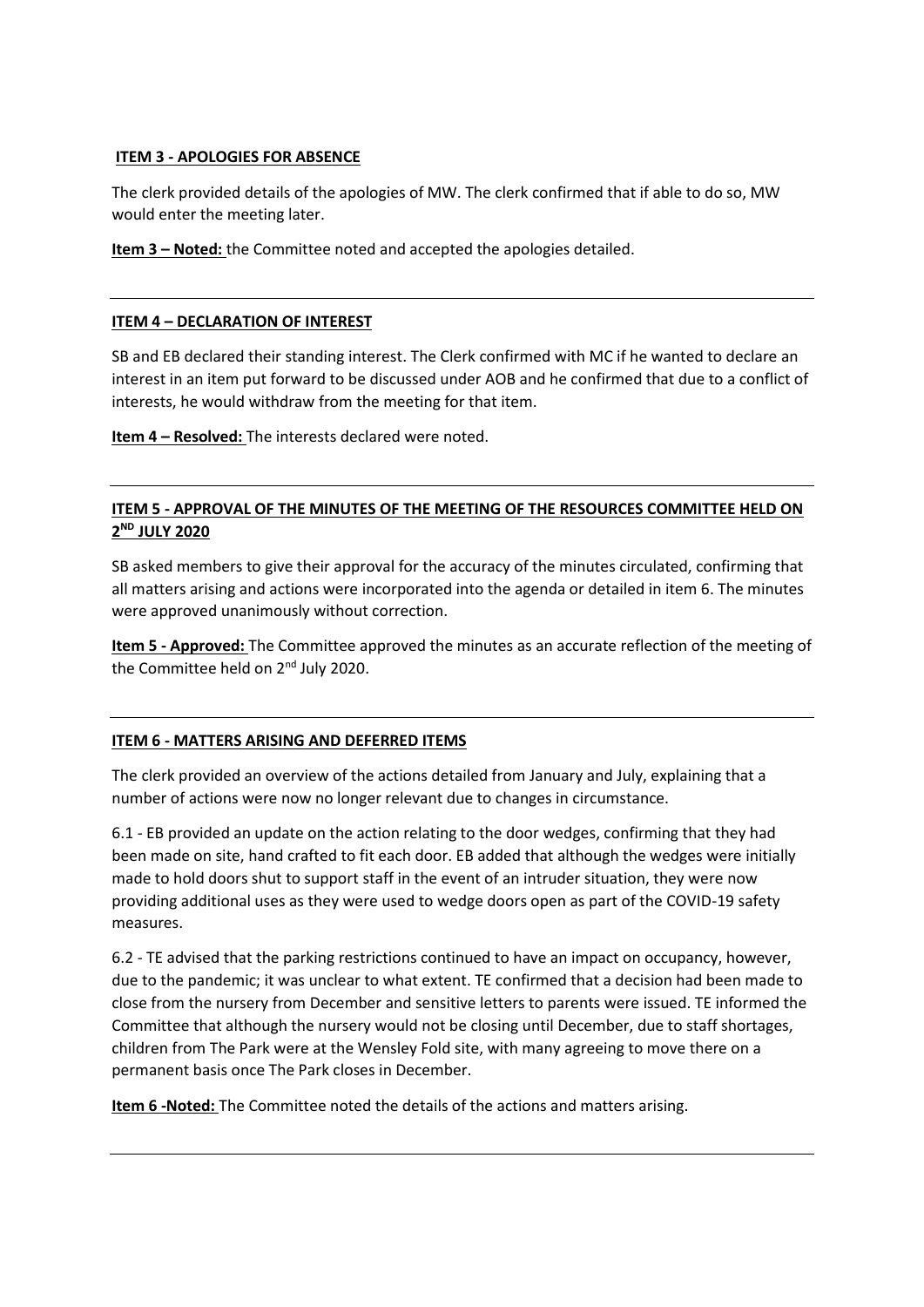### **ITEM 7 - HE REPORT**

PL confirmed members had received and read the report, informing the Committee that the statistics demonstrated that the team had managed to recruit for September and it was testament to the team that 80% of applicants were relocated, despite entry deadlines for local providers having passed. PL confirmed that many had chosen to transfer their studies to Holy Cross, as an alternative provider of LHu courses.

PL confirmed that the remaining information related to progression data for continuing students and asked if there were any questions or comments.

**A member asked** if transferring the student numbers to Holy Cross would reduce fees, with PL indicating that although it had not been calculated, the indications were that savings would be minimal due to the requirement to pay Holy Cross a proportion of what would be saved. **A further question was asked as to** whether this would create administrative savings, with PL stating that although the reporting requirements would be reduced, there would still be the need to collate the data and for this to cross referenced with Holy Cross, concluding that the reduction in workload would not be significant.

Interim principal, EB gave thanks to PL and her team for dealing sensitively with the students when the courses were withdrawn, confirming that the letter was written by EB, without indication of the College closure.

With no more questions or comments, PL was thanked for her time and PL left the meeting after item 7.

**Item 7 - Noted:** The Committee noted the details of the report.

# **ITEM 8 - NURSERY UPDATE**

### **8.1 - Nursery Report**

TE confirmed that the full termly report had been circulated; however, discussions would focus on the termly reporting areas of the quality of education and the approval of the safeguarding policy, as well as detailing the relevant COVID-19 information.

TE advised that figures detailed at the start of the report were correct at the time of writing although these were constantly being updated, advising of one positive COVID-19 case at The Park for a child and 1 parent at SMC, highlighting the procedures as outlined within the risk assessment.

TE indicated that the data for the quality of education report could not be obtained due to the closure of schools and the disapplication of early year's foundation stage at the end of reception, however, verbal updates from the schools had indicated that the children had progressed well and were well prepared for school by the nurseries.

TE outlined some progression and developmental concerns for children as a result of their withdrawal from nursery during the pandemic. TE stated that staff were working hard with the children to ensure that they continue to work towards their expected developmental levels, with the most significant impact noted for those children with Special Educational Needs, with actions in place to support them.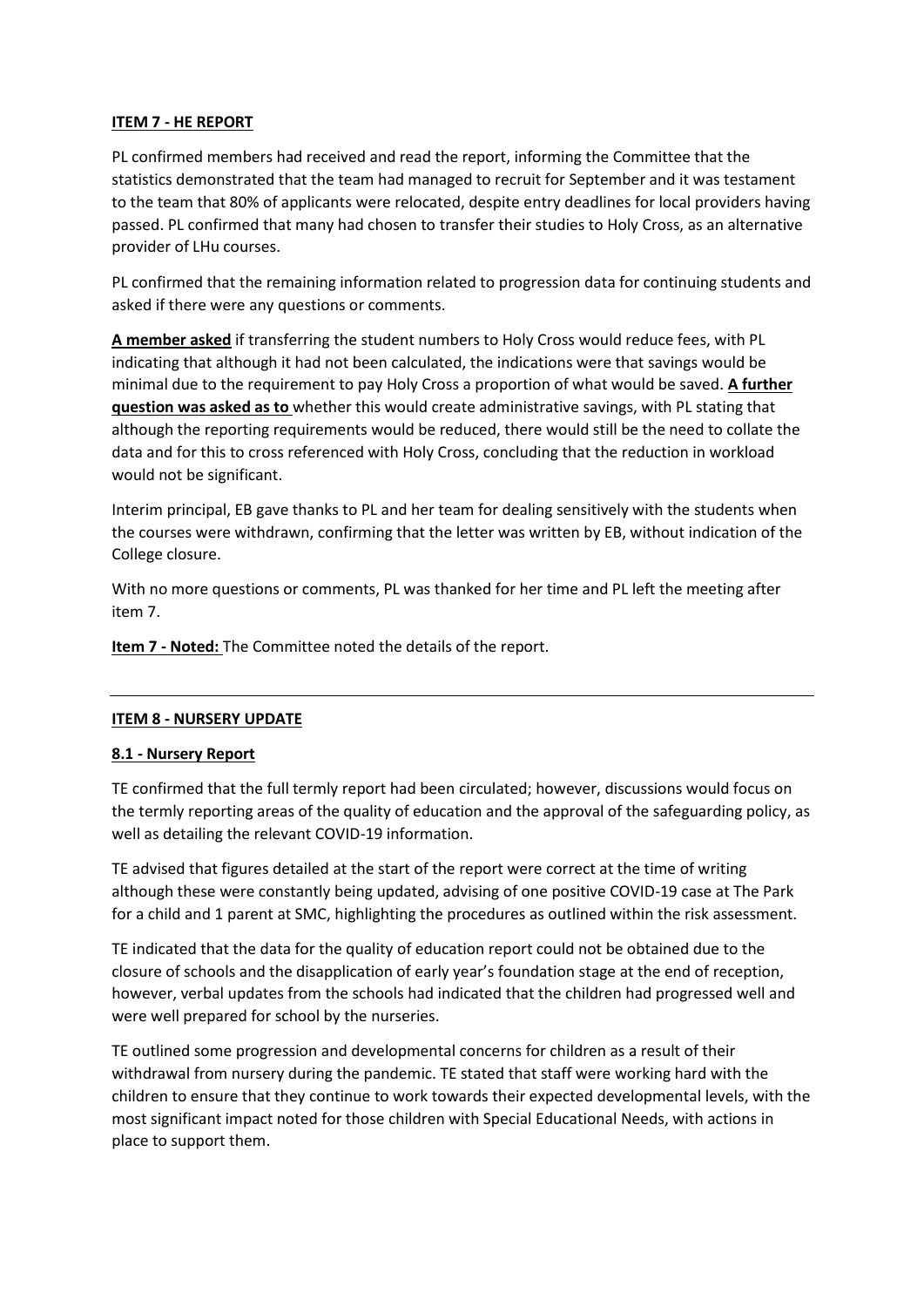TE provided a summary of the updates to the risk assessment, highlighting the reduced risk of Ofsted inspections now that all 3 providers had undergone an inspection.

TE advised of the updates to the COVID-19 bubbles due to staff shortages, with staff now needing to cover multiple rooms which would have an impact on income for SMC if there was a positive case, however, there would be less financial impact at The Park as the children there were only registered for free childcare places.

TE moved on to summarise the strategic plan, with the preferred option being to move all children to the Wensley Fold site, to make this an appealing proposition and approach the Local Authority and ask them to take over the setting. TE advised the Committee that the staff and quality of care and education were well thought of by the Early Years team at the LA, however, there was concern over whether the LA would be allowed to take over a nursery from a private company.

**A member commented** that the document was well thought through, with TE confirming that she had tried to include all relevant detail, having closed a setting previously.

TE advised of the impact of the closure announcement to staff, with a number already having left or beginning to look for alternative employment, with concerns that meeting statutory ratios were at risk from low staffing and an expectation that occupancy would be impacted once the information was public. **A governor asked why** staff were leaving ahead of the closure, with TE advising that many were apprentices, who needed to ensure that they had secure employment to complete their qualifications. **A member commented** that swift action was necessary to ensure that there was a viable proposition to offer to the LA.

Detailed discussion was held about the need to balance confidentiality, under the direction of the joint communication strategy with the ESFA, with the need for a swift response required from the LA, with EB agreeing to raise this at a meeting with key staff from the LA.

KH informed the Committee that the original plan to close the nurseries by July 2021 had been accelerated, with closures likely to conclude by March, with the intention to have a full resolution ahead of communicating to parents, so that parents would know whether children were being moved site and that this provision would then return to LA control or if following the move, the provision would then close, enabling parents to make an informed decision.

TE concluded by reiterating her confidence in her team and advising that based on her knowledge of the Early Years staff within the LA, she remained hopeful that taking over an established, quality team would be a good option, with her only reservation being whether the LA would be able to, with the complications of TUPE for the staff, **with a governor commenting** that whilst they may be unable to, they may want to walk in a private provider, expecting that there would be a number of candidates locally that would be able to do so.

**Item 8.1 - Noted:** The Committee noted the details of the report.

**Action:** EB would approach the LA during the meeting regarding the 16-18 provision and tentatively ask if there would be scope for the Early Years team to take over or support them in finding a company to take over the setting.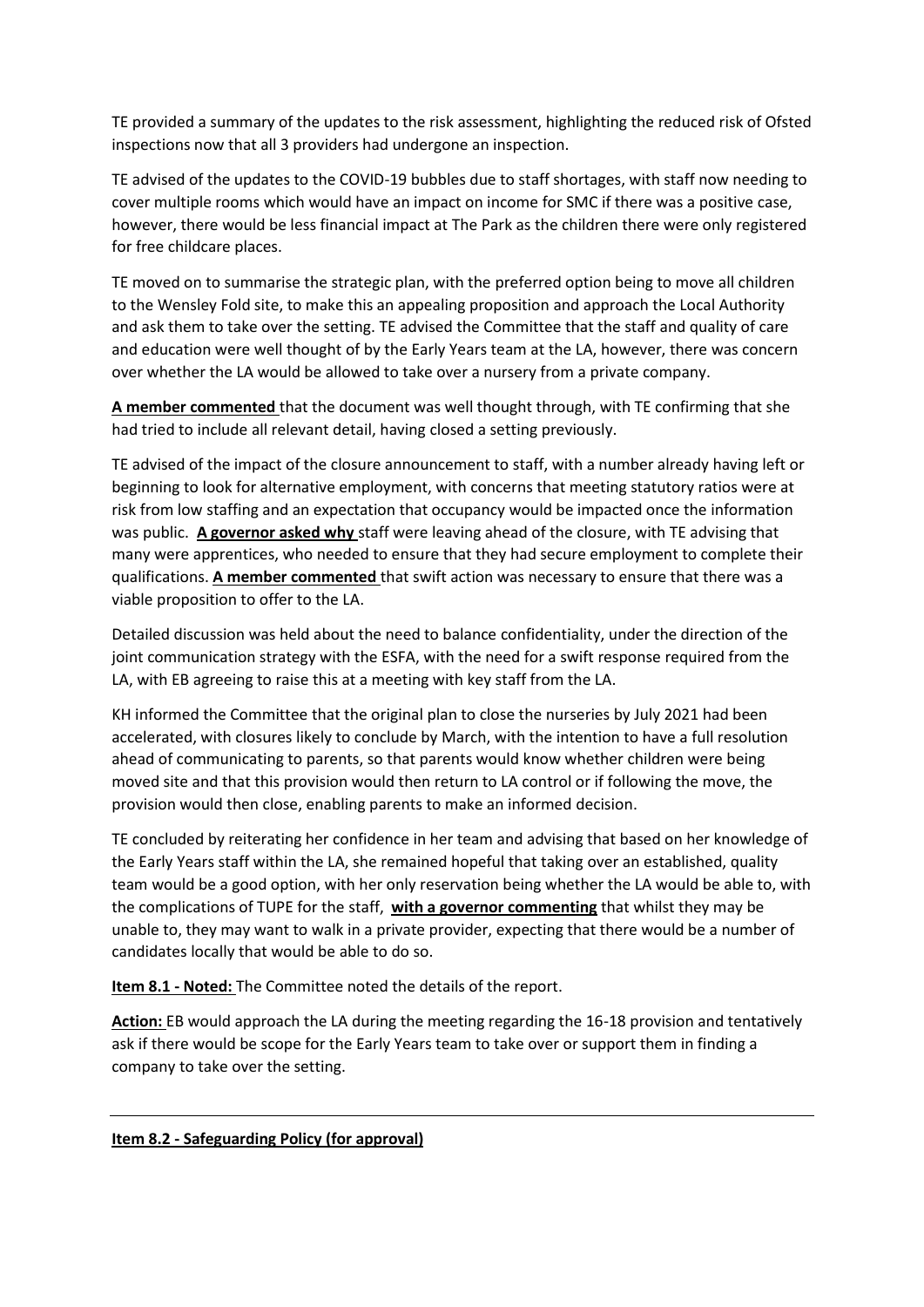**A member asked** TE for a summary of the updates, with TE confirming that there had been significant updates, particularly in relation to COVID-19. TE outlined the processes used for maintaining contact with vulnerable children and families during the pandemic, highlighting cases within the nursery where this applied. TE advised the Committee that staff isolation resulted in a need for a number of updates particularly in relation to DSL's to ensure cover was maintained. **A member commented** that the policy was clear and comprehensive.

With no further questions or comments, the policy was recommended for approval. TE was thanked and left the meeting.

**Item 8.2 - Approved:** The Committee unanimously agreed to recommend the policy to the Board for approval.

# **ITEM 9 - HR**

LC asked the permission of the Chair of the Committee to commence with Item 9.2 - the termly report. The Chair agreed.

### **Item 9.2 - Termly Review of College Personnel Including Absenteeism**

LC agreed to provide a summary of the main activities since the last report.

# **Recruitment, Resignations And Redundancies**

LC advised the Committee that there had been a full consultation with the LSA's following a reduction in the number of high needs learners and the halting of onsite afternoon provision, which EB clarified was due to the blended learning model. LC concluded that 3 had taken voluntary redundancy, having found alternative employment, resulting in two staff working part time covering 4 mornings per week.

LC provided details of teaching staff resignations and redundancies, outlining a redundancy commencing at the end of December for a member of teaching staff that was due to have their contract reduced in January, who was experiencing mental health difficulties and had taken redundancy, and a resignation for someone who had wanted to leave the profession, having secured alternative employment. LC advised that adverts had been placed for an IT manager and psychology teacher, both leaving to secure permanent positions following the announcement of the closure.

LC highlighted the need for the two additional security staff that had been recruited, to support the implementation of COVID-measures and social distancing.

### **Absence**

LC advised that due to the pandemic, staff absence was higher than usual, with complications arising from isolation of staff and their families, with staff needing to balance their own childcare responsibilities when school bubbles closed for their children. LC provided details of the procedure used, and indicated non-COVID-19 related absences were very low, with no mental health issues or concerns relating to the impact of the pandemic aside from the case already detailed.

**A member asked** if staff were shielding, with LC confirming that there were no staff who were extremely clinically vulnerable, but some clinically vulnerable, who had all undertaken a full LA risk assessment ahead of the reopening in September. EB outlined some of the additional measures taken to support those who were clinically vulnerable, involving them in the risk assessment and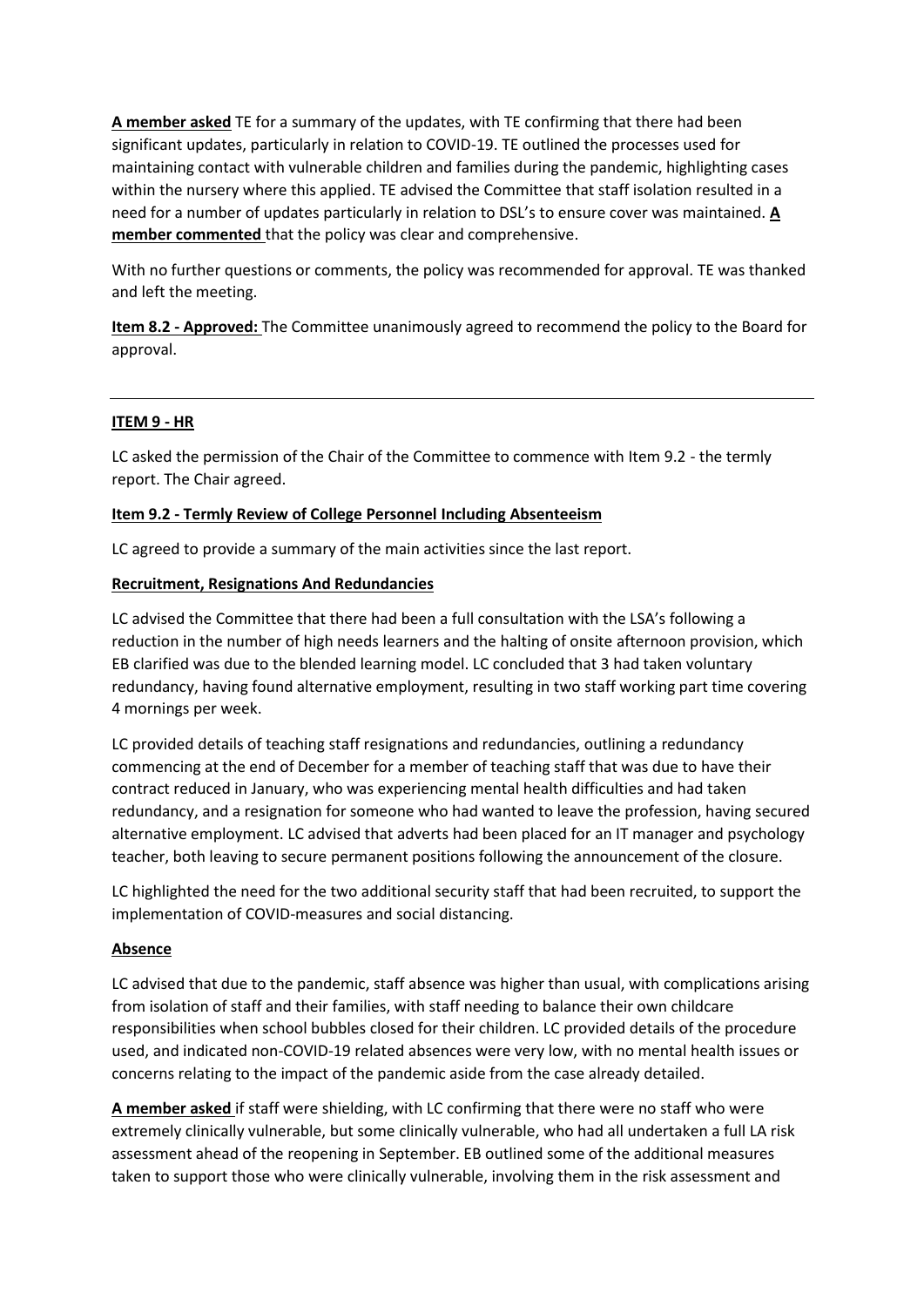room arrangements to ensure that they were comfortable and confident in the measures available for their return.

**Item 9.2 - Noted:** The Board noted the detail of the termly HR report.

### **Item 9.1 - Annual HR report 19/20**

LC advised the Board that the annual data for the year had been impacted by COVID-19 reducing the relevance of the comparison data; therefore only summative data had been provided. LC advised that there was no expectation for data to be compared across the sector, indicating that 2020 attendance data was not something that will be looked at for staff or students, and as a timely exercise it was felt that at present, time could be better utilised, and this was given the support of the Committee.

**Item 9.1 - Noted:** The Board noted the update.

EB then provided the Committee with a verbal COVID-19 health and safety update, as there were personnel implications linked to the update which were relevant alongside the HR reports. (**ITEM 15)**

# **ITEM 15 - HEALTH AND SAFETY UPDATE**

EB advised the Committee of the operational processes used to manage COVID-19 and related staff absences, including recording and reporting data to the LA.

EB summarised the positive cases, with 6 staff having contracted COVID-19, all through family or the community, with no in College transmission between members of staff, staff to student or student to staff.

EB provided details of the absence reporting process, in College safety measures and the actions undertaken upon the notification of a positive case, which EB attributed to maintaining low levels of infection in the College, noting that the College was positioned in the centre of a high risk area, yet recording fewer positive cases than other local providers. EB indicated the low infection rates provided assurance to the Committee that the measures were effective and that safety of staff and students was paramount.

EB advised the Committee that LC manages the absences of non-teaching staff and provided details of an incident that had led to the College closure. This was outlined as symptoms reported to LC on Monday, which later resulted in a positive test.

EB provided details of the actions undertaken to ensure that learning continued and that College could reopen swiftly, in a safe way with agency staff to cover those now isolating.

**A member asked about** data relating to the students impacted by isolation that had not tested positive, indicating that the educational impact of COVID-19 was further reaching than those infected. EB agreed that the impact was significant, with some students having more than one period of isolation, advising that the Director of Students had the information that would support critical decision relating to examinations.

**A governor asked** members to keep the data in perspective, whilst some track and trace measures locally and nationally were inevitably let down by dishonesty, they reminded the Committee that the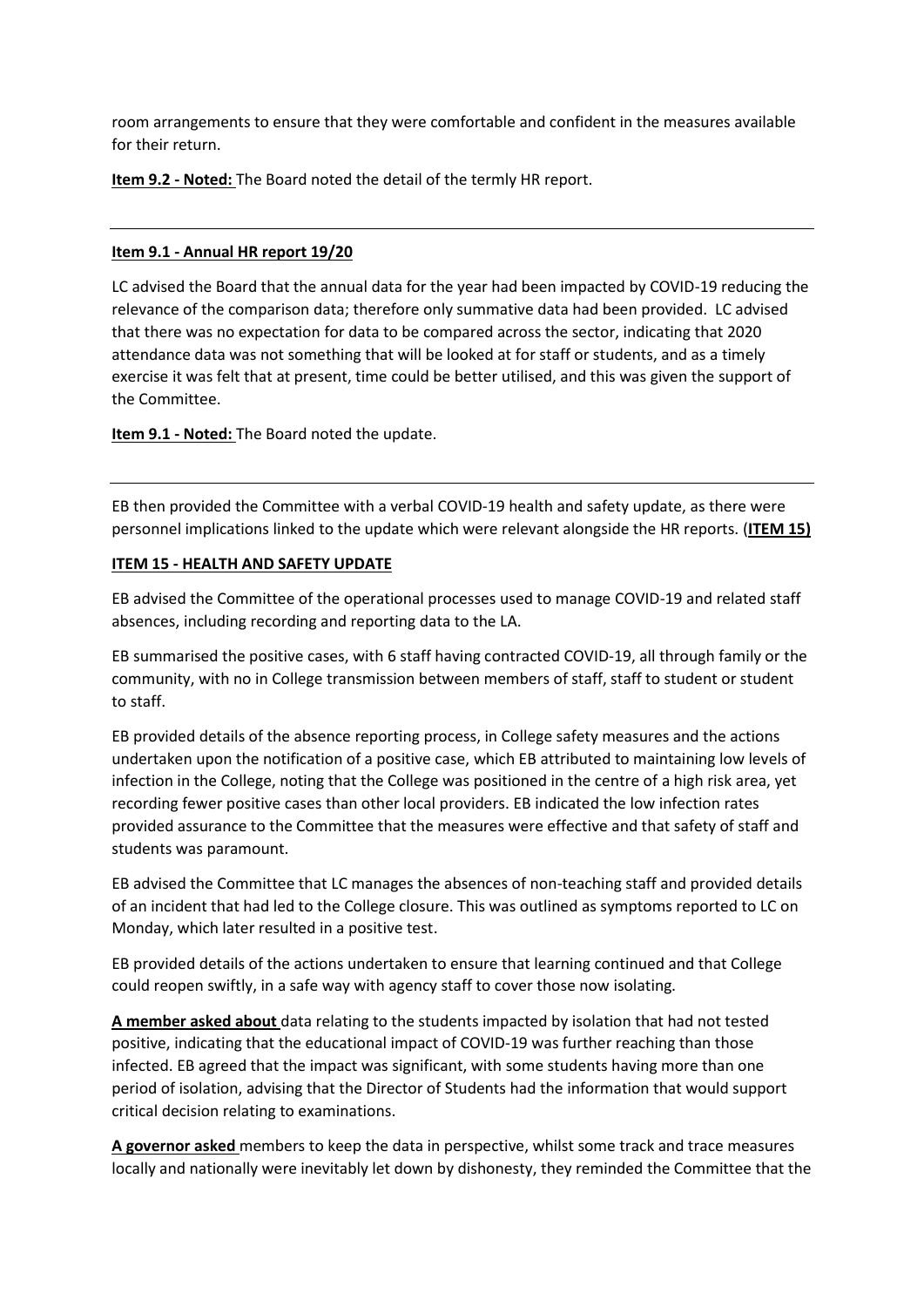College was at the centre of a high risk area, having been open for 3 months with only one day of closure and low rates of infection, evidencing the open culture and robust measures in place, with a request to pass on the on-going support of the Board to the staff that were going over and above to ensure that any educational impact was minimised.

**Item 15 - Noted:** The Committee noted the details of the verbal health and safety COVID-19 update.

# **ITEM 16 - DRAFT FINANCIAL STATEMENTS**

KH clarified that members had received and had the opportunity to review the information within the draft Financial Statements, confirming that audit work continued, with no issues highlighted to date, however, items remained outstanding and the commentary needed to be updated to include a statement on going concern.

KH provided details of variances against period 12 management accounts and advised the Committee that there may be the need to update the presentation of the loan and assets on the balance sheet, drawing attention to the 74% pension deficit increase, which although was a noncash item, would be issue as the College moves towards closure.

**A member asked** when the statements needed to be submitted, with KH detailing the different extensions granted by the ESFA and OfS, with the College needing to adhere to the ESFA requirements, coupled with the internal deadlines of the auditors with the manager only available until November 30<sup>th</sup>. KH confirmed that with only a few outstanding items including changes to the commentary and detail needed in the statement of going concern, the deadlines would be met. **Committee Chair, SB offered** to review the statements ahead of submission and with no further questions or comments, KH was thanked for her work.

**Item 10 - Noted:** The Committee noted the details of the draft financial statements.

# **ITEM 11 - ILR**

### **Item 11.1 - Final ILR 19/20 and Item 11.2 ILR 20/21**

KH summarised the information, explaining that funding would not be affected by the ILR due to the new funding agreement being put in place by the ESFA, however, confirmed that the figures matched those previously reported by EB.

**A member asked** if it would be worth considering using the internal audit service to review the information and processes. KH advised that following the previously identified issues, immediate actions were undertaken to improve processes and the auditors were satisfied when they returned and conducted a follow up review. EB added that following the internal audit, the College also received a random assurance visit by the ESFA which was a more detailed piece of work, with the external reviewers satisfied that full compliance was demonstrated. EB reminded the Committee that the College continued to utilise external consultants to verify the data and to provide advice.

**Item 11 - Noted:** The Committee noted the details of the reports.

### **ITEM 12 - MANAGEMENT ACCOUNTS**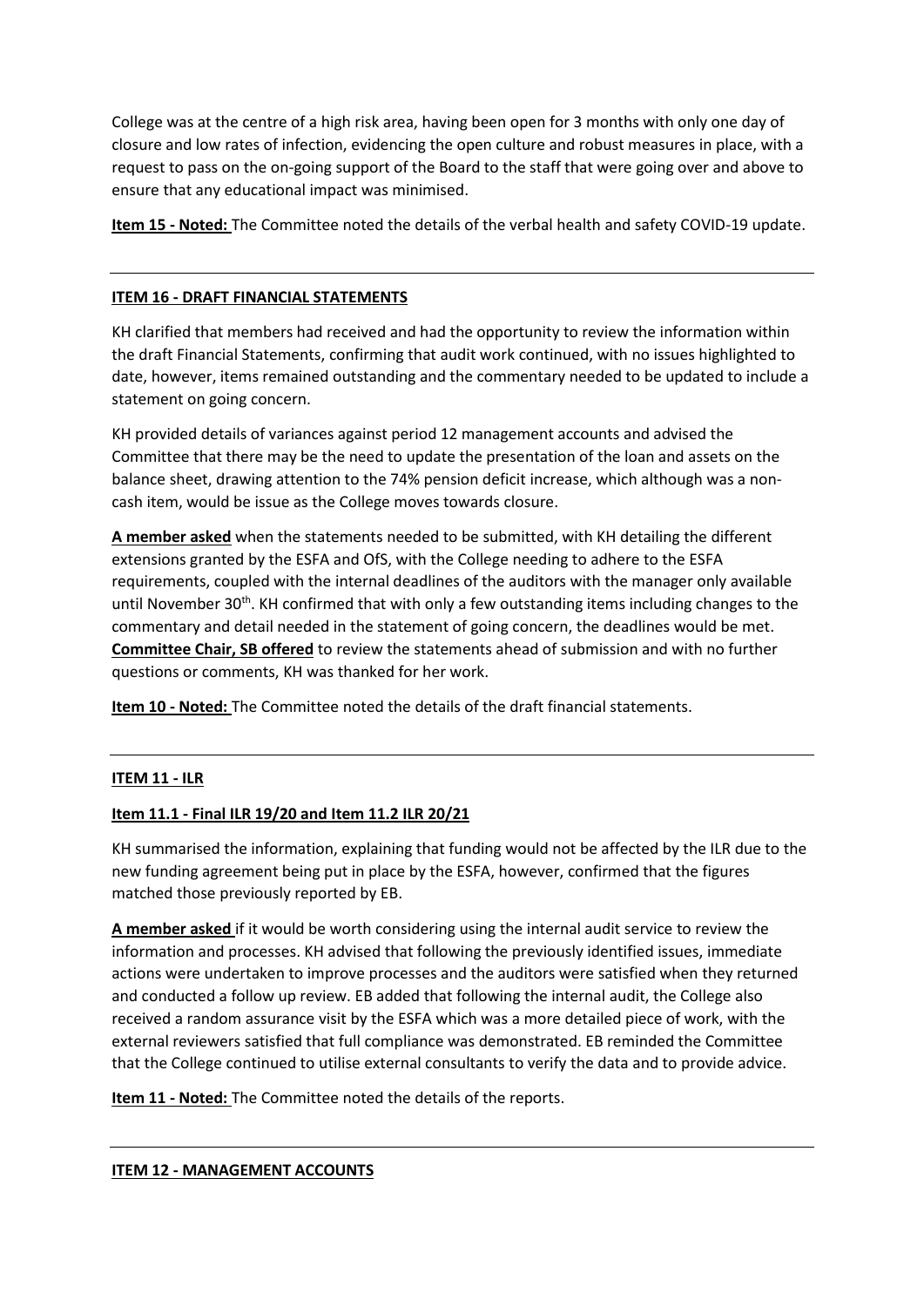KH presented the information previously circulated, drawing attention to the line added for income from emergency funding. KH summarised the information, confirming the October figures were actuals and that the College would move into a negative balance in December. KH advised that the variances were minimal, with the nurseries doing better than expected due to the extension of the furlough scheme providing additional funding.

KH informed the Committee that falling occupancy at the nurseries coupled with staffing issues detailed earlier had resulted in consideration for an earlier closure of the nurseries to prevent losses in the spring term, which the Board would be asked to approve.

**A member commended KH** for the accuracy of information presented and thanked KH for keeping the Committee and Board updated in what was a constantly evolving situation.

KH advised the Board of an update to the change of scope request on the roofing CIF bid, which had been rejected by the DfE Capital Projects Team due to the aluminium fascias included in the scope of work, with a request for the College to provide three quotes detailing UPVC. The Committee **discussed the requirement and raised concerns** over the delays, risking further damage with a potential to cause health and safety issues. EB advised that recent heavy rainfall had caused corridors and classrooms to be closed, resulting in a reworking of the one way system brought in to reduce the risk of transmission of COVID-19.

Members concluded that this unnecessary delay could cause the College to lose their slot with the contractors and an action was noted for the requirement to be clarified urgently on the basis that the full bid had been awarded and unnecessary delays risked the safe operation of the building.

**Item 12 - Noted:** The Committee noted the details of the update.

**Action:** KH would follow up the request for alternative quotes.

### **ITEM 13 - ESFA ASSESSMENT OF FINANCIAL HEALTH**

KH advised that this had not been produced, confirming that this would be distributed when it became available.

**Item 13 - Deferred:** he ESFA had not yet released this information.

**Action:** KH would circulate the ESFA assessment of financial health when received.

### **ITEM 14 - PROPERTY AND ESTATES REPORT**

KH advised the Committee that following a restructure of the Estates Team, an Estates Manager had been appointed; however, due to the recency of the appointment, they were not yet in a position to provide a report. KH confirmed that this would be available at the next meeting of the Committee. This request was supported by the Committee.

**Item 14 - Deferred**: The Committee agreed to defer the report.

### **ITEM 15 - HEALTH AND SAFETY UPDATE**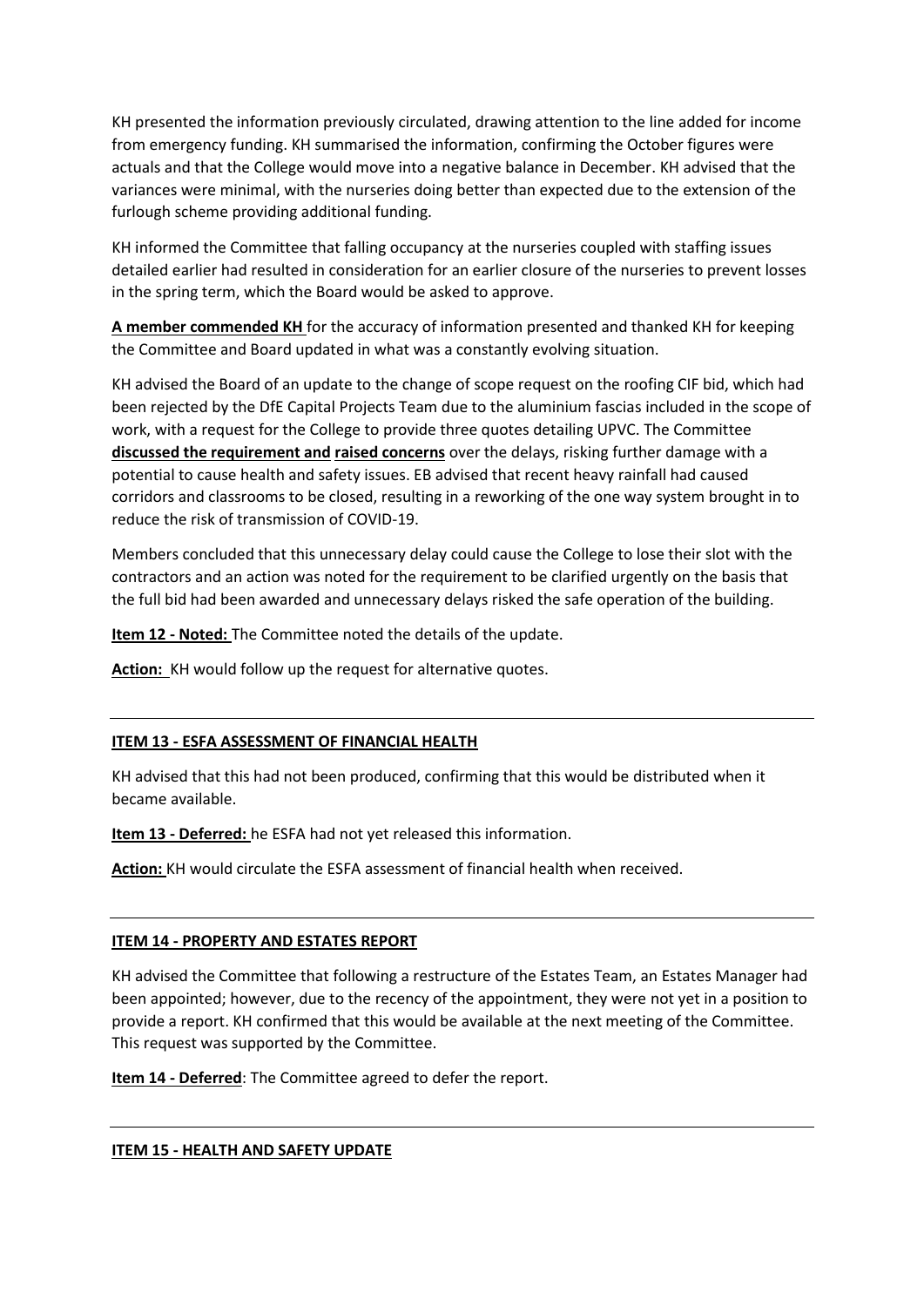KH confirmed that a written report had not been circulated due to staff absence, however, EB added that the verbal COVID-19 update provided under Item 9, HR Update and risks relating to the delay to implementing the CIF bid detailed within Item 12, Budget Update were the main health and safety risks faced by the College at present.

**Item 15:** The Committee noted the verbal updates already provided and accepted the deferment of the formal report.

### **ITEM 16 - RISK REGISTER AND RISK MANAGEMENT REPORT**

KH advised the Committee that since the last presentation of the risk register, no amendments had been made as the Executive Team were aware that a full revision of the risks would need to be made upon receipt of the decision of the Education Minister regarding the College closure. EB confirmed that now the 2 year teach out had been approved, the Executive Committee had scheduled to meet to update the register, however, this was due on the day of the College closure; this was now rescheduled for Tuesday 17<sup>th</sup> November.

**Item 16 - Noted:** The Committee noted the detail of the verbal update and accepted the deferment of the formal report.

# **ITEM 17 - INSURANCE PORTFOLIO 20/21**

KH presented the details of the Insurance portfolio for information. **A member asked** if there had been a significant increase in the premium, with KH confirming that the increase was only a marginal inflationary increase, commenting that the premium had not been impacted by COVID-19.

**Item 17 - Noted:** The Committee noted the detail of the report,

### **ITEM 18 - PAY UPDATE**

KH advised the Committee that staff had not received a pay award and the budget presented would not allow for a staff pay increase with **a member commenting** that under the new funding agreement, it was expected that this would now be out of the hands of the Board.

**Item 18 - Noted:** The Committee noted the details of the verbal update and acknowledged that there was not the capacity within the budget to make a staff pay award.

### **ITEM 19 - PRINCIPALS EXPENSES**

KH advised the Committee that the Interim Principal had not claimed any expenses in the reporting period.

**Item 19 - Noted:** The Committee noted the update.

**ITEM 20 - ANY OTHER BUSINESS**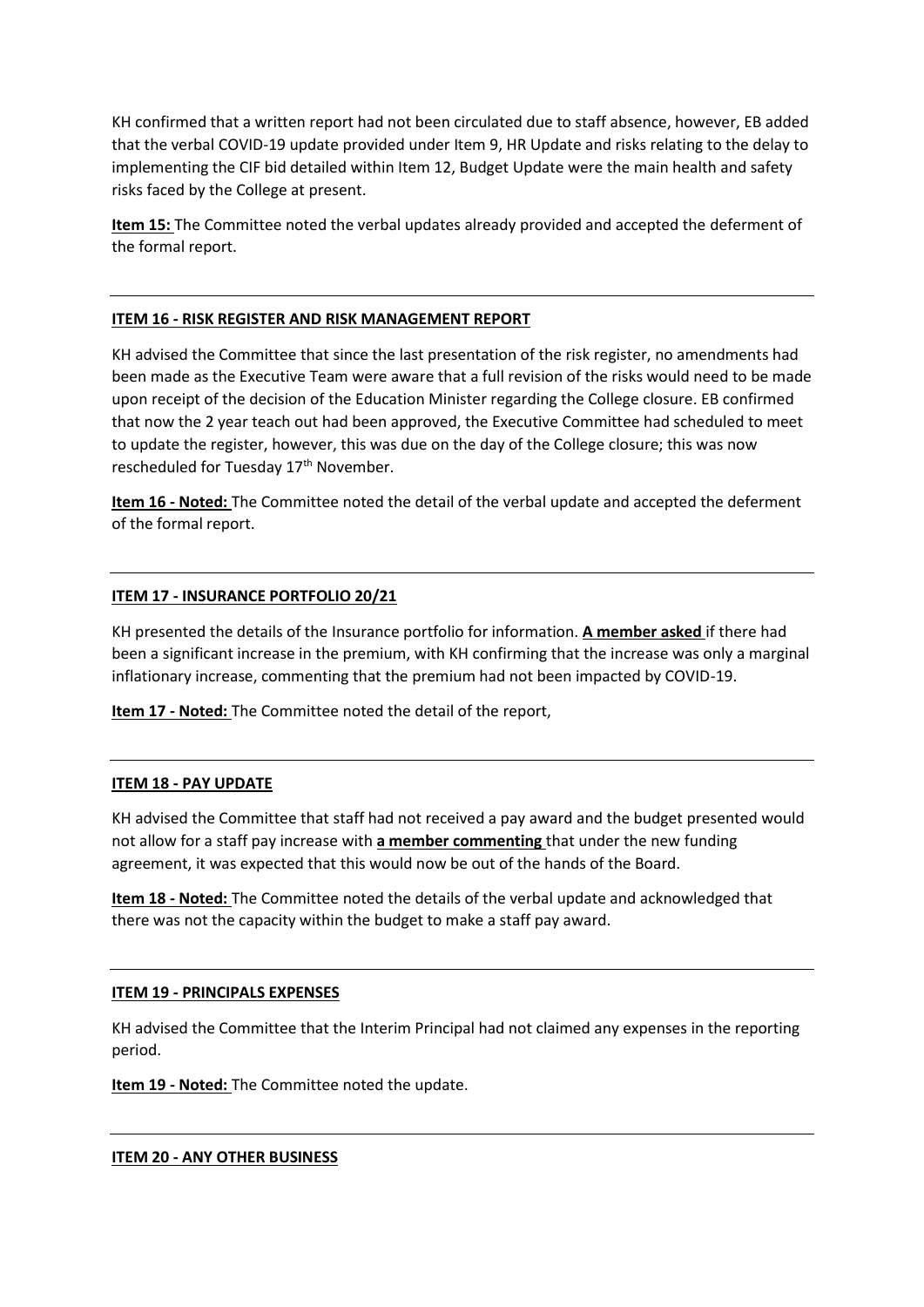## **Committee Chair's Action:**

Committee Chair, SB asked to raise an item for discussion under AOB in relation to the strategic plan required by the funding agreement and Board Chair MC declared an interest and left the meeting with member AK also leaving at this point.

Committee Chair SB indicated that due to the meeting no longer being quorate this would be detailed and presented as Chair's Action.

SB highlighted the need for professional support in the drafting of the strategic plan and declared an awareness of the options already explored, asking EB to summarise these.

EB advised that a HR consultancy firm had been brought in to support LC with the restructure and redundancies to ensure legislative compliance and that their education partner had been approached regarding their ability to support with the project plan. Following a meeting, it was felt that the costs were not matched by what was being offered, with the skills of the partner similar to those held by existing staff and Board members. It was felt the proposition offered additional strategic oversight, failing to provide the operational support requested with disproportionately high costs. MB, the legally qualified clerk that had been appointed to support with the merger was also considered, however, upon review, her experience was in mergers and not closures and would not meet the present requirements.

With EB having met previously with Brendan Conboy, brother of Chair MC, when he had considered a role as a governor, EB indicated that she was aware of his skills and experience which included roles as an Executive Head and having been drafted in to oversee the recent closure of Thomas Whitam. EB asked SB if she had the opportunity to review the CV and support the suitability of the appointment.

SB confirmed that the CV presented indicated a closer skills alignment than the other options considered and that as an operational decision, SB confirmed it was within the remit of the Interim Principal to appoint the most suitable candidate, acknowledging the transparency necessary due to the conflict of interests with his relationship to the Board Chair, agreeing that raising this with the Committee was the correct course of action.

EB provided details of the rate to be charged and expected scope of the work, with SB confirming that this was reasonable for the work to be undertaken. SB offered to provide support of the appointment under Chairs Action, asking that the interests were declared and managed appropriately.

With no further business, members and attendees were thanked for their time and the meeting closed at 10.25am.